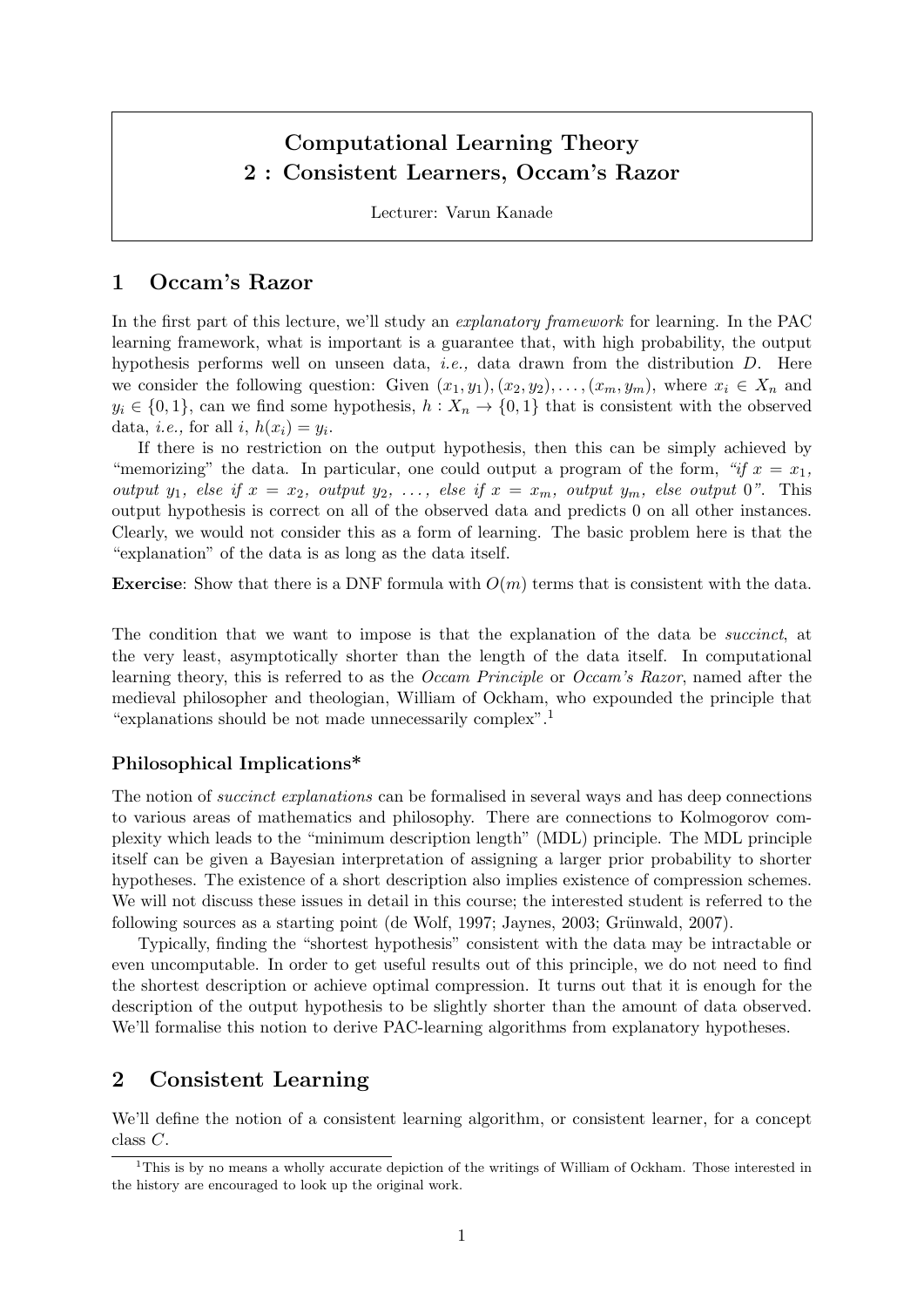**Definition 1** (Consistent Learner). We say that an algorithm L is a consistent learner for a concept class C using hypothesis class H, if for all n, for all  $c \in C_n$  and for all m, given  $(x_1, c(x_1)),(x_2, c(x_2)), \ldots, (x_m, c(x_m))$  as input, where  $x_i \in X_n$ , L outputs  $h \in H_n$  such that for  $i = 1, \ldots, m$ ,  $h(x_i) = c(x_i)$ . We say that L is an efficient consistent learner if the running time of L is polynomial in n, size(c) and m.

A consistent learning algorithm is simply required to output a hypothesis that is consistent with all the training data provided to it. So far, we have not imposed any requirement on the hypothesis class  $H$ . This notion of *consistency* is closely related to the empirical risk minimisation principle in the machine learning literature, where the risk is defined using the zero-one loss.

The main result we will prove that if  $H$  is "small enough", something that is made precise in the theorem below, then a consistent learner can be used to derive a PAC-learning algorithm. This theorem shows that short explanatory hypotheses do in fact also possess predictive power.

**Theorem 2** (Occam's Razor, Cardinality Version). Let C be a concept class and H a hypothesis class. Let L be a consistent learner for C using H. Then for all  $n \geq 1$ , for all  $c \in C_n$ , for all D over  $X_n$ , for all  $0 < \epsilon < 1/2$  and all  $0 < \delta < 1/2$ , if L is given a sample of size m drawn from  $EX(c, D)$ , such that,

$$
m \geq \frac{1}{\epsilon} \left( \log |H_n| + \log \frac{1}{\delta} \right),\,
$$

then L is guaranteed to output a hypothesis  $h \in H_n$  that with probability at least  $1 - \delta$ , satisfies  $err(h) \leq \epsilon$ .

If further more, L is an efficient consistent learner,  $\log |H_n|$  is polynomial in n and size(c), and H is polynomially evaluatable, then C is efficiently PAC-learnable using H.

*Proof.* Fix a target concept  $c \in C_n$  and the target distribution D over  $X_n$ . Call a hypothesis,  $h \in H_n$  "bad" if  $err(h) \geq \epsilon$ . Let  $A_h$  be the event that m independent samples drawn from  $\mathsf{EX}(c, D)$  are all consistent with h. Then, if h is bad,  $\mathbb{P}[A_h] \leq (1 - \epsilon)^m \leq e^{-\epsilon m}$ .

Consider the event,

$$
\mathcal{E} = \bigcup_{h \in H_n:h \text{ bad}} A_h
$$

Then, by a simple application of the union bound we have,

$$
\mathbb{P}\left[\mathcal{E}\right] \leq \sum_{h \in H_n: h \text{ bad}} \mathbb{P}(A_h) \leq |H_n| \cdot e^{-\epsilon m}
$$

Thus, whenever  $m$  is larger than the bound given in the statement of the theorem, except with probability  $\delta$ , no "bad" hypothesis is consistent with m random examples drawn from  $\mathsf{EX}(c, D)$ . However, any hypothesis that is not "bad", satisfies  $err(h) \leq \epsilon$  as required.  $\Box$ 

**Remark 3.** The version of the theorem described above only allows  $H_n$  to depend on  $C_n$  and n. It is possible to have a much more general version, where  $H_n$  may depend also on m,  $\epsilon$ , and  $\delta$ . As long as  $\log |H_n|$  is a small enough function of these parameters, a PAC-learning algorithm can still be derived from a consistent learner. These more general versions appear in the book by Kearns and Vazirani (1994, Chap. 2).

## 3 Improved Sample Complexity

#### Learning CONJUNCTIONS

Let us revisit some of the learning algorithms we've seen so far. We derived an algorithm for learning conjunctions. At the heart of the algorithm was in fact a consistent learner, obtained